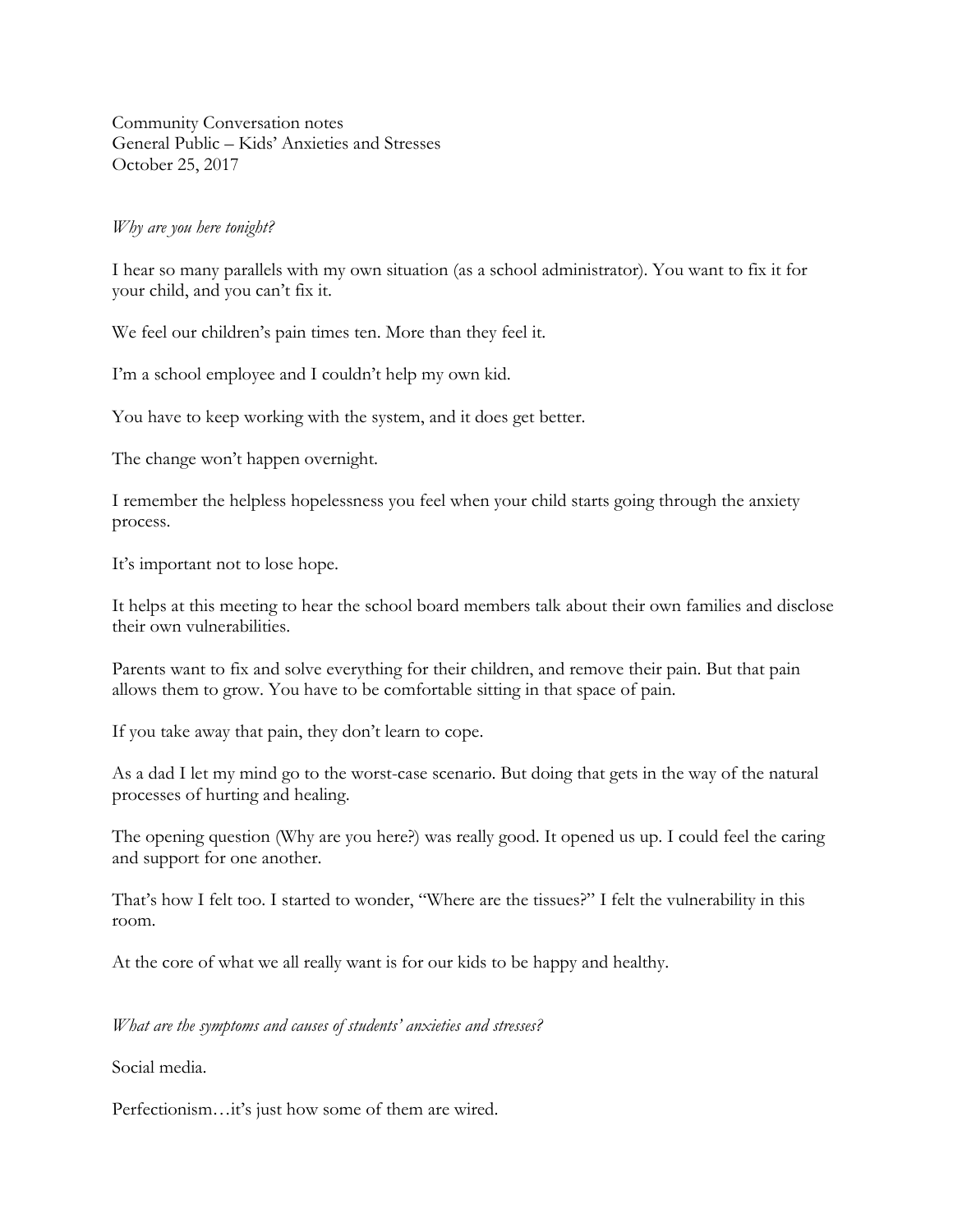Fear of failure. Expectations. It gets worse every year. Living in the shadow of older, high-achieving siblings. Competition. They all know each other's class ranks. Social media and expectations lead to a distorted reality. Differences in economic classes and social classes. No time to rest and play.

Over-the-top expectations.

Club sports. Taking kids 8 and 9 years old to out of town games.

Telling them early on that grades define them, and then raising the bar every year.

Piaget's theories. Ego-centrism of four- to seven-year-olds shows up again in adolescence and adulthood. Focusing on the end results and not the process.

Learning has changed. We have different tools now.

## *What more can the schools do to help?*

Mindfulness, yoga.

Service opportunities.

Showing gratitude.

Thankfulness.

Kids need to learn, move, even in high school.

Self-awareness of how you learn. The freedom to implement that learning about you.

I'd love to see self-awareness in the curriculum.

In the real world, they're not in desks in rows.

Kids need to know it's ok to fail, and learn from it. Need to celebrate kids who takes chances...write them up in the school newspaper…tell about what they tried to do.

AP class methods to be worked in throughout the curriculum.

Your contribution matters just as much as those from a kid who's better in that class or subject.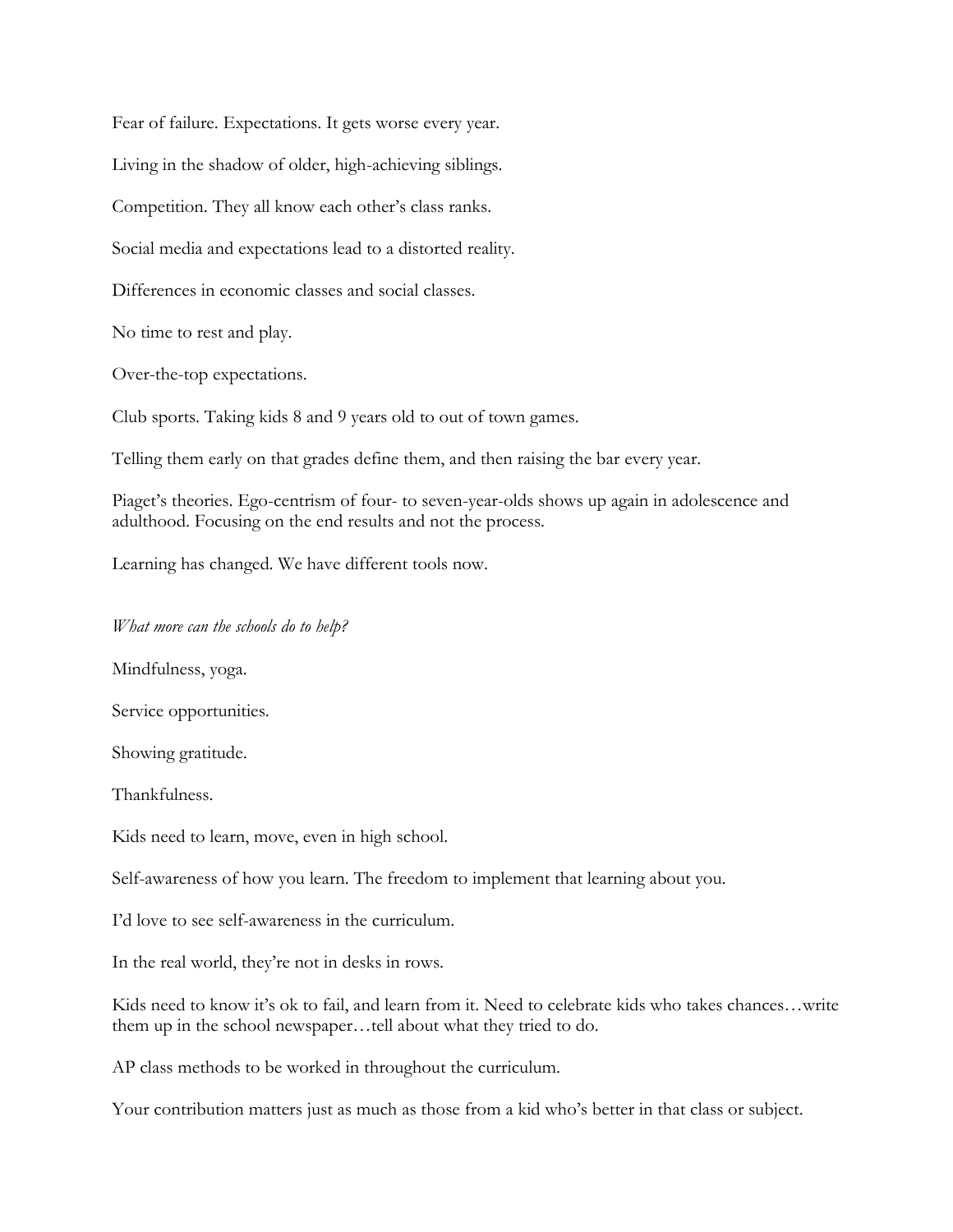I'm not sure we want to encourage failure. It's not rewarded in the professional world. Some failures get measured and have impact.

It has to be the right kind of failure.

Some kids would do better in smaller schools.

How do you define success?

AP tests are coming and the message from the community is you better gets 4's and 5's.

AP scores are now on the state report card. If the community wants to step back and have more well-rounded kids, they have to be ok with lower scores.

The health curriculum – kids take it early just to get it out of the way. We could emphasize the content in it more at higher grades.

My daughter says the weekly support group of friends she goes to is really helpful.

Tsunami Awareness Not alone Togetherness Sharing Hopeful Overwhelming Acceptance Validated **Committed** A village **Optimistic** Openness

*One word to describe your feeling about tonight:*